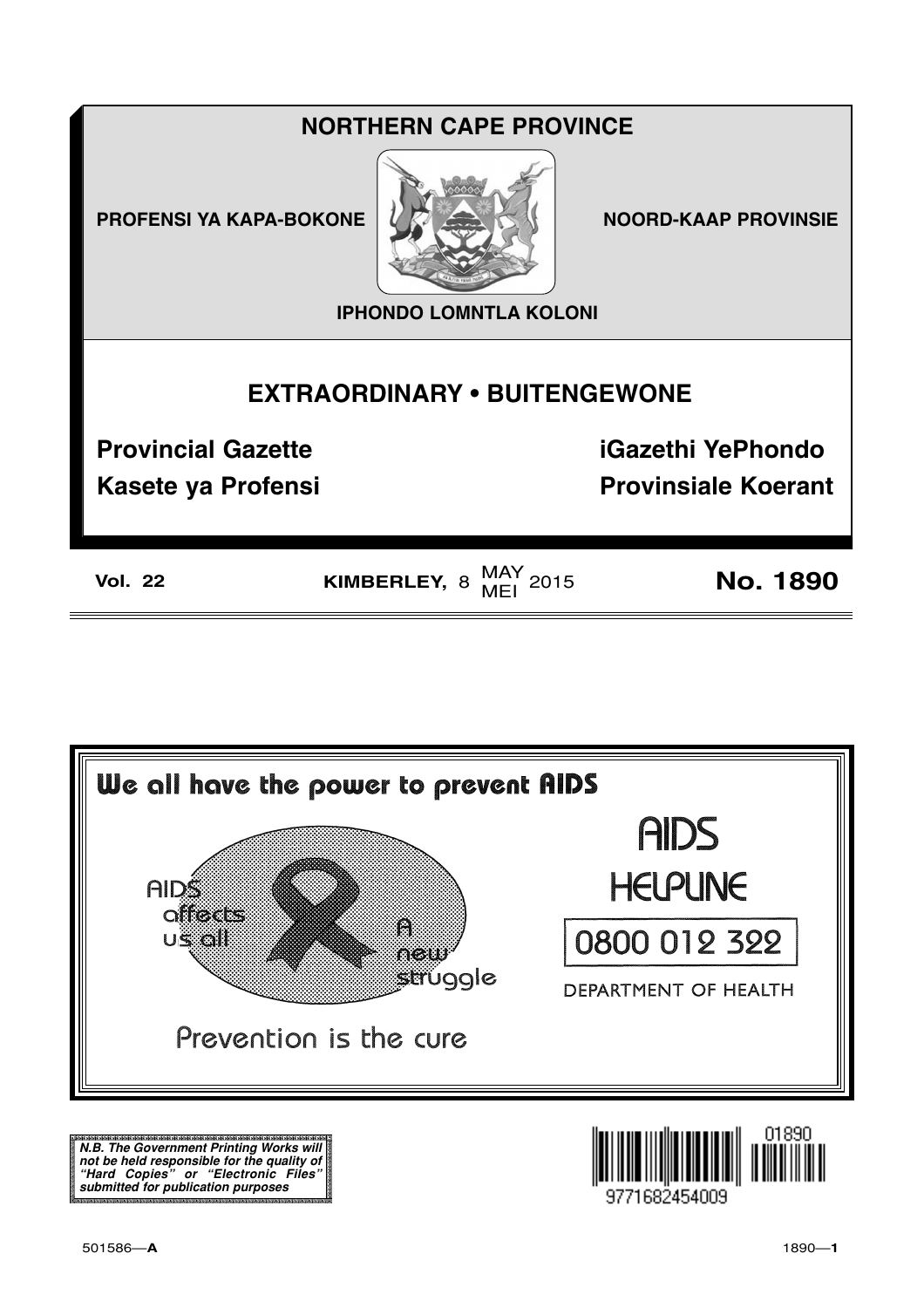#### **IMPORTANT NOTICE**

**The Government Printing Works will not be held responsible for faxed documents not received due to errors on the fax machine or faxes received which are unclear or incomplete. Please be advised that an "OK" slip, received from a fax machine, will not be accepted as proof that documents were received by the GPW for printing. If documents are faxed to the GPW it will be the sender's responsibility to phone and confirm that the documents were received in good order.**

**Furthermore the Government Printing Works will also not be held responsible for cancellations and amendments which have not been done on original documents received from clients.**

### **CONTENTS • INHOUD**

**GENERAL NOTICE** Page Gazette  $N<sub>O</sub>$ No.  $\sim$  No.

32 Local Government Municipal Structures Act (117/1998): Notice to call and set a date for a by-election in respect of a ward in a certain Municipality in terms of section 25.................................................................................................. 3 1890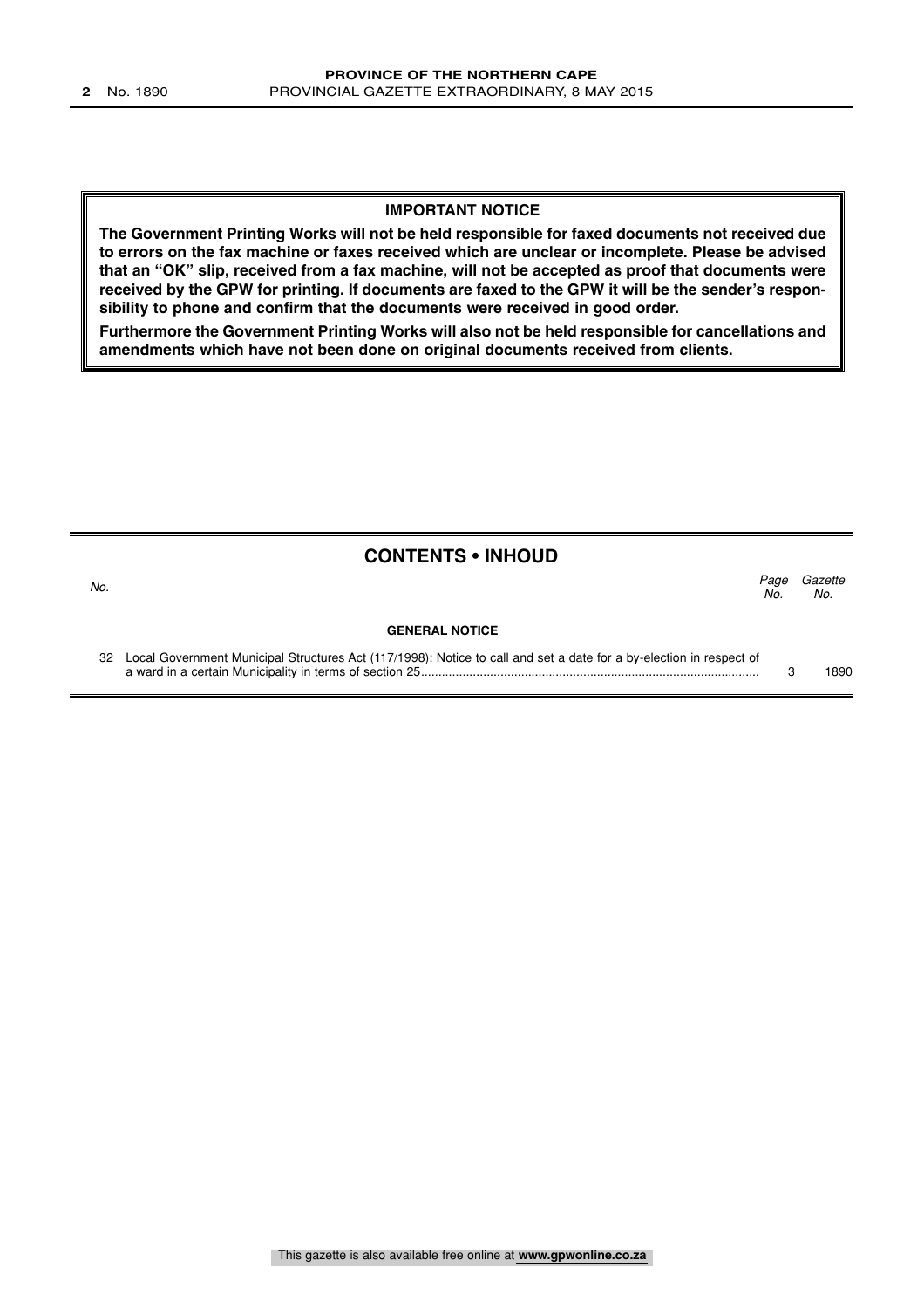# GENERAL NOTICE

# **NOTICE 32 OF 2015**

## NOTICE TO CALL AND SET A DATE FOR A BY-ELECTION IN RESPECT OF A WARD IN A CERTAIN MUNICIPALITY IN TERMS OF SECTION 25 OF THE LOCAL GOVERNMENT MUNICIPAL STRUCTURES ACT NO.117 OF 1998 AS AMENDED.

In terms of the provisions of section 25(4) of the Local Government Municipal Structures Act, 1998 (Act No. 117 of 1998) as amended and after consulting the Electoral Commission, I hereby call and set 03 June 2015, as the date for the by-election for the municipality as set out in the Schedule hereto.

Given wider my hand at Kimberley on this..c1-.:., ....day of ......2015

Mr. A. Botes

Member/of the Executive Council of the Northern Cape Province responsible for Co-operative Governance, Human Settlement and Traditional Affairs

| CHEDULE<br>$\sim$ (                  |          |  |  |
|--------------------------------------|----------|--|--|
| <b>MUNICIPALITY</b>                  | WARD ID  |  |  |
| <b>Magareng Municipality (NC093)</b> | 30903004 |  |  |